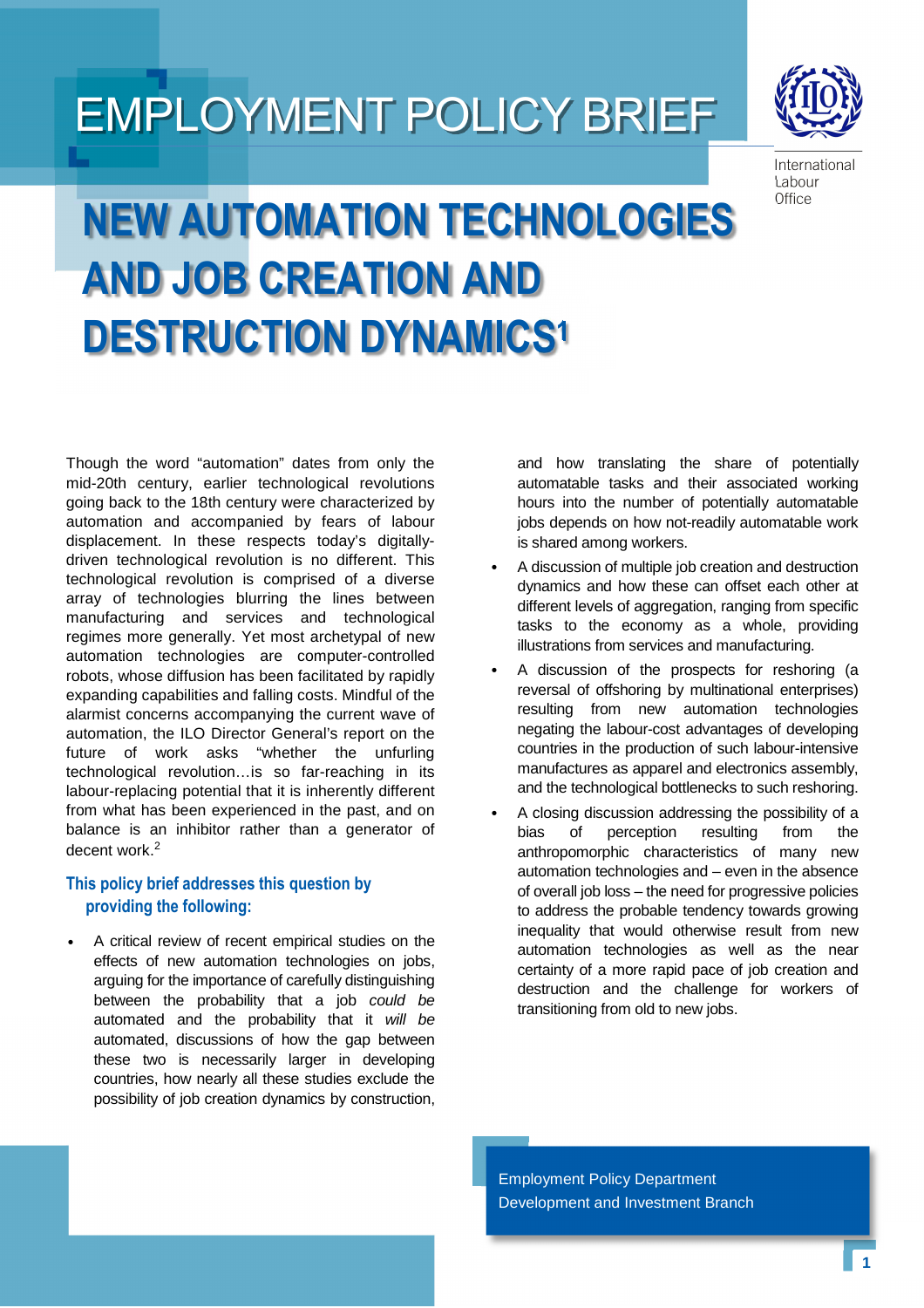#### **Recent empirical studies**

Several recent empirical studies address the effects of new automation technologies on jobs. Perhaps the most widely cited study estimates that 47 per cent of US jobs are at a high risk (greater than 70 per cent) of potential automation by computer-controlled equipment in the next 10 or 20 years.<sup>3</sup> This finding is based on estimates of differences in the risk of potential automation among occupations combined with the country-specific distribution of workers among these occupations. The risk of potential automation is based in turn on a database describing work characteristics of occupations combined with assessments made by machine-learning researchers of 70 occupations which are then imputed to 632 other occupations (based on similarity of work characteristics) for a total of 702 occupations.

The authors of this study note that their results refer to the probability that a job could be automated, whereas they are often misrepresented or misunderstood as the probability that a job will be automated. These are two fundamentally different things, for while the former is purely a technical consideration, that latter is also an economic consideration, depending on the relative costs of labour and automation technologies and ultimately on whether investing in new automation technologies is at least as profitable as existing alternatives. Since applying this method to different countries is entirely driven by differences in the distribution of workers among these occupations, the gap between the probability that a job could be automated and the probability that a job will be automated is systematically larger in countries with lower labour costs. In other words, equating could be with *will be* is particularly problematic for developing countries.

An ILO study applies this same method to five ASEAN countries – Cambodia, Indonesia, the Philippines, Thailand and Vietnam – and estimates that 56 per cent of jobs in these countries is at a high risk of displacement as a result of new automation

technologies.<sup>4</sup> Though this is greater than the figure of 47 per cent for the US, the lower labour costs in these five ASEAN countries combined with other impediments to the implementation of new automation technologies suggests that the risk that jobs will be automated in these five countries in coming years is actually a good deal lower than in the US. A World Bank study applies this method to additional developing countries, and finds comparable figures of around 70 per cent or more for such countries as India, Bangladesh, China, Cambodia, Nepal and Ethiopia, though these are a good deal lower after an adjustment is made based on the slower pace of technology adoption in developing countries in the past.<sup>5</sup>

Yet there are important reasons to believe that even if the above estimates are represented as the probability that a job could be automated, they are nonetheless considerably overestimated. An OECD study applies an alternative method that more fully accounts for the variety of tasks within occupations as well how this differs across countries.<sup>6</sup> By doing so, the study estimates that only about nine per cent of jobs in the US are at a high risk (70 per cent, as in the prior studies) of potential automation, the same as for 21 OECD countries on average. It is worth noting, however, that there are tasks performed within the other 91 per cent of jobs not categorized as high risk that could be automated. The automation of these tasks could result in pressure for fewer working hours for any given worker or the consolidation of not-readily automatable tasks among fewer workers. For these reasons, the percentage of jobs at high risk of potential automation may well be higher than the figures provided by the study, partly depending on the number of hours a given worker spends on readily automatable versus not-readily automatable tasks.

This ambiguity is highlighted in a study by the McKinsey Global Institute to assess the automation potential of 2,000 work activities.<sup>7</sup> Based on their methods, for the US they estimate that 47 per cent of all work activities, equivalent to 46 per cent of total working hours, have the potential to be automated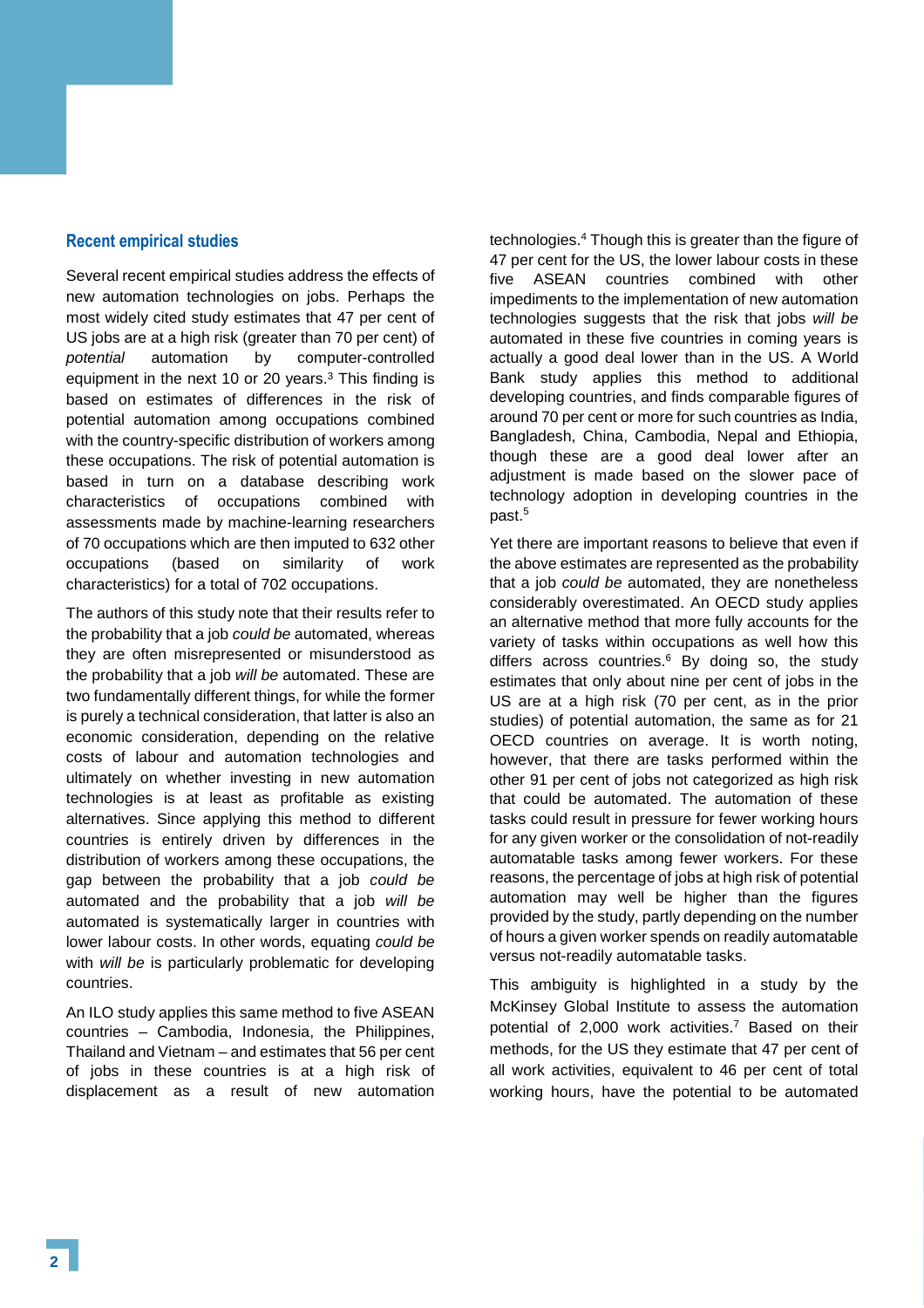using existing technologies. They also provide global estimates based on data for 46 countries comprising 80 per cent of the global workforce, and estimate that just under 50 per cent of all work activities, equivalent to 51 per cent of total working hours, have the potential to be automated. At the same time, while fewer than five per cent of occupations are estimated have the potential to be fully automated globally, about 60 per cent of occupations have 30 per cent or more automatable work activities within them. Whether or not one takes these estimates at face value, translating the share of work activities or tasks and associated working hours that are potentially automatable into the share of jobs that are potentially automatable depends on how not-readily automatable work is shared among workers. This is not, of course, a narrow technological consideration, but ultimately depends on systems of industrial relations and broader social factors which vary widely among and within countries and which do not lend themselves to predictable, uncontested outcomes.

The OECD study goes on to emphasize that its methods and those of all the prior studies discussed can only account for job destruction dynamics and exclude job creation dynamics by construction. That is, it is a priori impossible for these methods to yield any positive effects of technology on employment. Based on their findings and a consideration of job creation dynamics as well as technological and other obstacles to implementation, the study concludes that the challenge of new automation technologies is not overall job loss.<sup>8</sup> Rather the challenge results from compositional shifts in labour demand away from lower skilled and towards higher skilled workers, highlighting the need for education and skills policies and other policies to address inequality.

Worth highlighting are two empirical studies of the employment impacts of new automation technologies – specifically, industrial robots – that take different approaches to the prior studies that do not preclude job creation dynamics by construction. The first of these studies uses an industry-level robotics dataset to estimate the impact of the implementation of industrial robots on wages, productivity and working hours from the 1990s to 2007 in an econometric analysis of 17 developed countries.<sup>9</sup> The study finds that more robots are associated with higher productivity and wages.<sup>10</sup> Though the study does not find a statistically significant effect on total working hours, it does find some evidence that robots reduce the hours of lower- and middle-skilled workers, consistent with the concerns of the prior studies regarding the effects of new automation technologies on inequality. Another study also undertakes an econometric analysis using the same industry-level robotics dataset over the same period to evaluate the impact of industrial robots on local US labour markets. In decided contrast with the prior study, this study finds that more robots are associated with lower wages and employment.<sup>11</sup> As the two studies evaluate different regions (the US being one among 17 countries in the former) and employ different empirical strategies, it is not evident how to reconcile their contrasting findings, though additional studies of countries that have been in the forefront of robot implementation, such as Germany and Japan, may be helpful in this regard.<sup>12</sup>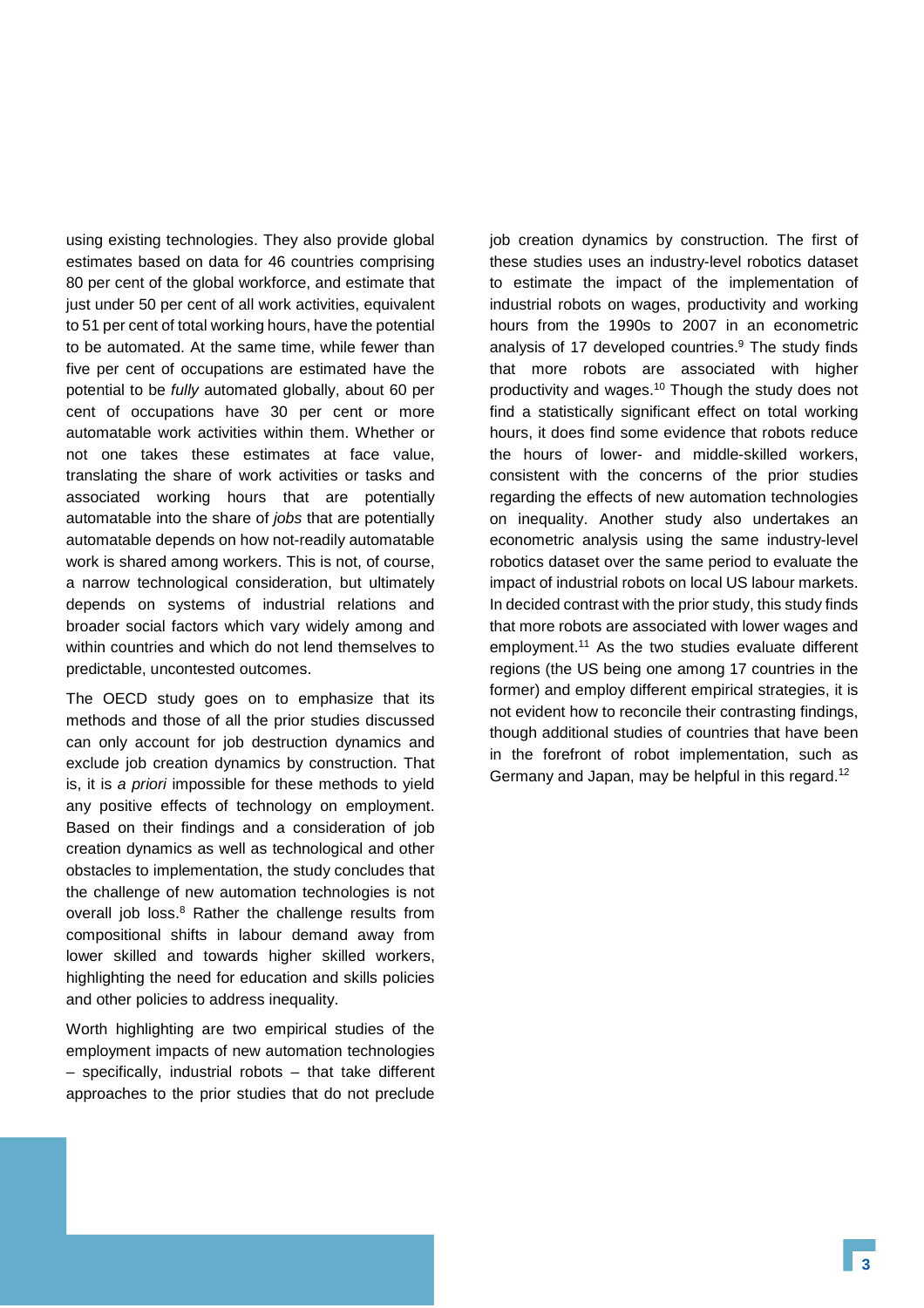## **Competing dynamics at different levels of aggregation**

Much of concern about new automation technologies and jobs is based on a narrow emphasis on substitution effects at the task level, but technology affects jobs no less importantly through complementarity effects, market expansion effects, income effects and input-output production linkage effects with associated income-induced effects. These effects can play out in different directions at different levels of aggregation, that is, at the task, enterprise, industry and economy-wide levels, such that negative substitution effects at the task level can be offset by, for example, positive complementarity and market effects at the enterprise and industry levels. These dynamics can also play out over different time frames, creating challenges of transition even in the absence of overall job loss in the medium and long run.<sup>13</sup>

A useful illustration of job creation and destruction dynamics is provided by a study describing how the implementation of automatic teller machines (ATMs) affected the number of bank tellers.<sup>14</sup> The number of ATMs increased four-fold from 1995 to 2010, while the number of tellers per bank branch decreased by about one-third. If one only looked at substitution effects at the task level, one would inevitably conclude that the overall number bank tellers declined, as ATMs took over bank tellers' task of disbursing cash. Yet on the contrary, the total number of bank tellers in the industry increased by about 10 per cent. The reasons are that while the number of tellers per branch declined, remaining tellers upgraded to providing services on loans, investments and credit cards, socalled "relationship banking." That is, there was an offsetting complementarity effect at the enterprise level, though only partial in that the number of tellers per branch declined. On top of this was a more than offsetting effect in that the implementation of ATMs contributed to reducing the costs of opening a branch such that the number of branches increased by about 40 per cent, a market-expansion effect at the industry level, with the net outcome of these combined effects

resulting in an overall increase in the number of bank tellers in the industry. Yet there are additional effects outside the industry, insofar as bank tellers earned higher incomes as a result of higher skills, creating jobs through increases in aggregate demand. Finally, jobs are created in the construction and building materials industries to build new branches, and the resultant income streams spread across the economy, examples of input-output production linkage effects and income-induced effects.

The ATM example partly depends on the value customers place on face-to-face exchanges in service industries. However, there are comparable illustrations from manufacturing. The automotive industry, for example, has been the leading user of robotics. An important recent development in Mercedes-Benz and BMW is the use of collaborative robots, or "co-bots," smaller robots designed to work alongside workers. A study at a BMW plant found that assembly lines with co-bots working alongside workers are more efficient than teams of workers or robots alone.<sup>15</sup> A Mercedes-Benz factory also shifted to the use of co-bots alongside workers, after finding that this combination is better suited to accommodating the customized options demanded by customers.<sup>16</sup> One report indicates that co-bots are expected to very soon become the largest selling robots, facilitated by prices falling as low as 15,000 US dollars.<sup>17</sup> Co-bots provide a clear example of a complementarity effect of new automation technologies, in which an increase in the number of co-bots implemented is predicated on a proportionate increase in the number of workers working alongside them. As with the example of ATMs, additional jobs are created in the wider economy by constructing and servicing co-bots and training workers to use them as well as by resultant income streams.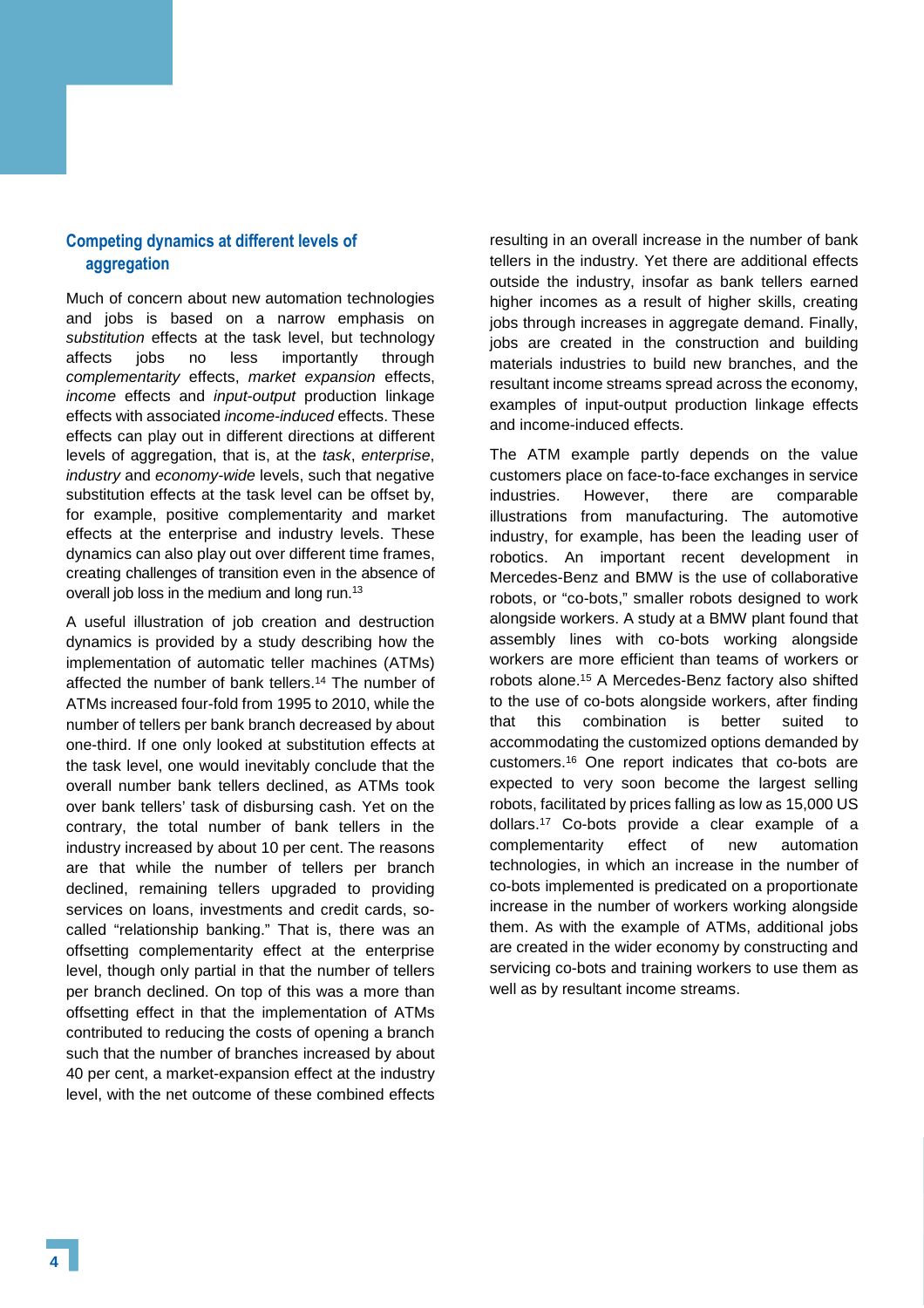### **Reshoring**

A key concern for developing countries is the prospect of "reshoring," the opposite of offshoring, in which production particularly of labour-intensive manufactures shifts from developing back to developed countries. This would be enabled by new automation technologies being used in such industries as apparel and electronics that have provided developing countries strategic entry points into global markets. For example, the more readily and cheaply robots can sew clothes and assemble consumer electronics, the less readily can developing countries retain their competitive advantage resulting from lower labour costs, and reshoring would provide lead companies with the advantages of lower transport costs and closer proximity to designers and customers. Reshoring is particularly likely to harm women's employment prospects in developing countries, given their disproportionate concentration in these industries.<sup>18</sup> These concerns are heightened when one considers the figures for risk of potential automation in different occupations applied in first several studies cited in the section on recent empirical evidence.<sup>19</sup> For hand sewers, the purported risk of potential automation is 99 per cent, for sewing machine operators 89 per cent, and for electrical and electronic equipment 95 per cent.

Taking these figures at face value does not, however, adequately convey a sense of considerable technological bottlenecks involved. In apparel sewing, a key challenge in using robots results from the pliability of fabric, pieces of which need to be accurately aligned before they are sewn, something workers can readily accommodate but robots cannot. The technology to overcome these bottlenecks is currently being developed, but remains at a pioneering stage. For example, one company's robots have sensors and accompanying software to count the number of threads in fabric to enable precise sewing while another is approaching the problem by using chemicals to make fabrics temporarily rigid so that

they can be handled by conventional robots.<sup>20</sup> While sewing robots make use of conventional fabrics commonly made of natural fibers, an alternative approach is the use of 3D printing of apparel and footwear using extruded synthetic materials, which effectively merges textile and apparel production. While 3D footwear is now made and marketed by leading sport brands, a key technological bottleneck for 3D apparel is the development of materials with comparable softness and breathability as conventional fabrics.<sup>21</sup> In the electronics industry, the use of robots is increasing rapidly, particularly for the production of components. Yet substantial technological bottlenecks remain to the use of robots in electronics assembly, regarding such operations as picking up the correct part among an assortment of parts and inserting small flexible parts into tightly-packed consumer electronics, challenges that are exacerbated by the short product cycles of such electronics.<sup>22</sup>

At present, the evidence does not suggest a strong trend towards reshoring.<sup>23</sup> At the same time, it would be rash to be dismissive of concerns over reshoring, for the costs and capabilities of new automation technologies are rapidly evolving while labour costs in many developing countries are rising. Should reshoring become a significant trend, developing countries will be faced with a new set of challenges, including the need to strengthen skills policies so that workers are employable in other activities and to increase aggregate demand to offset the decline in foreign direct investment. Substantial reshoring would further limit scope for development strategies of integrating into global supply chains and exportoriented growth more generally.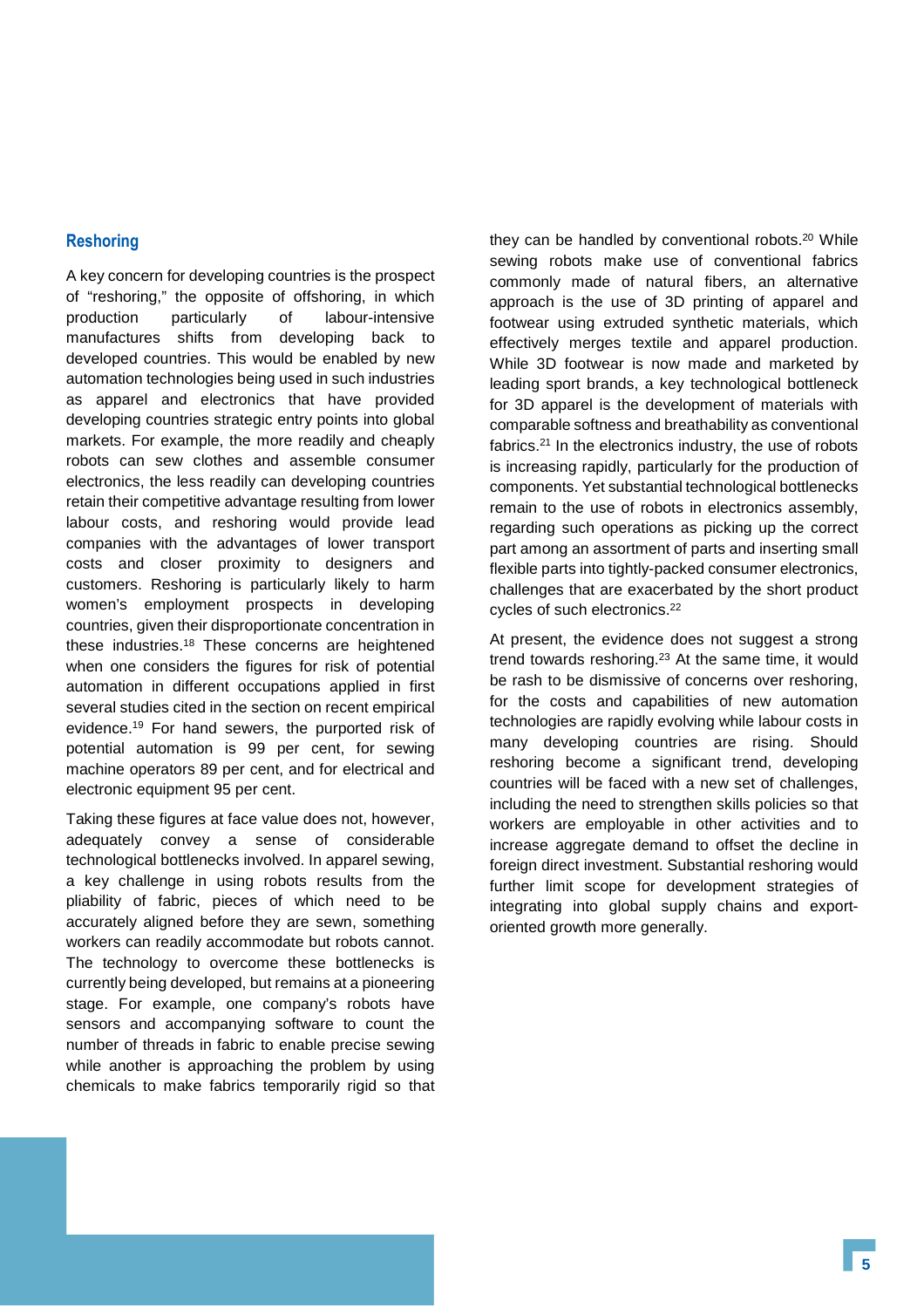#### **Closing considerations**

This policy brief opened with the question of whether new automation technologies are fundamentally different from earlier automation technologies in having greater overall labour-displacing effects. One thing that seems clear is that many of the alarmist affirmatives to this question are based on an overemphasis on substitution effects at the task level and underemphasis or outright exclusion of other effects, as well as by equating the probability that a job could be automated with the probability that it will be automated and thus ignoring the considerations underlying profitable investment. Concern over the labour-displacing effect of new automation technologies also needs to be squared with the slow productivity growth occurring in many countries in recent years, not least the US.

There is also an ambiguity in empirical studies of the effects of new automation technologies depending on whether they estimate potential labour displacement at the level of jobs or rather working hours spent on readily automatable versus not-readily automatable tasks for a given job. We have presented evidence from the apparel and electronics assembly industries suggesting that these studies underestimate the technological bottlenecks to the implementation of new automation technologies. But whether or not one takes these estimates at face value, translating the share of working hours that are potentially automatable into the share of jobs that are potentially automatable is ultimately a contestable social rather than narrow technological consideration.

The tendency to answer the opening question of this policy brief in the affirmative may also be based on a bias of perception resulting from the anthropomorphic characteristics of many new automation technologies. That is, there is a sense in which computers think, and robots have jointed arms, sensors if not senses, can be mobile, and in the case of popular co-bots like

Rethink Robotics' "Baxter" and "Sawyer," changing facial expressions. Thus it may seem that computers and robots, having human-like characteristics, are more readily able to replace workers. But this bias of perception has no bearing on job creation and destruction dynamics. Earlier technological revolutions in now developed world were characterized by sweeping automation in such "continuous process" industries as iron and steel, chemicals, paper and printing, and food processing, while the manufacture of products comprised of interchangeable parts was revolutionalized by the assembly line, and the introduction of new machinery and chemicals in agriculture contributed to a massive reduction of the number of jobs in agriculture. $24$ Ironically, the labour-displacing effects of these changes may have been more dramatic because the technology involved did not so much substitute for workers as fundamentally transform the work process itself.

Considerable caution should be exercised in endeavouring to anticipate the possible job impacts of new automation technologies. For the history of technical change is marked by unintended consequences, both positive and negative, developments that were not foreseen by either inventors or the companies that marketed their innovations. As a general principal, the more flexible a technology, the greater the extent of unintended consequences, and flexibility is one of the defining characteristics of new automation technologies and digitally-driven technologies more generally. It poses a daunting enough challenge to deepen our understanding of the present of work in hopes of gleaning some key developments of the future of work.

If new automation technologies should come to result in sizable overall job losses, this is ultimately a challenge of how workers can equitably share in productivity gains through a combination of earnings and working time, with hourly increases in the former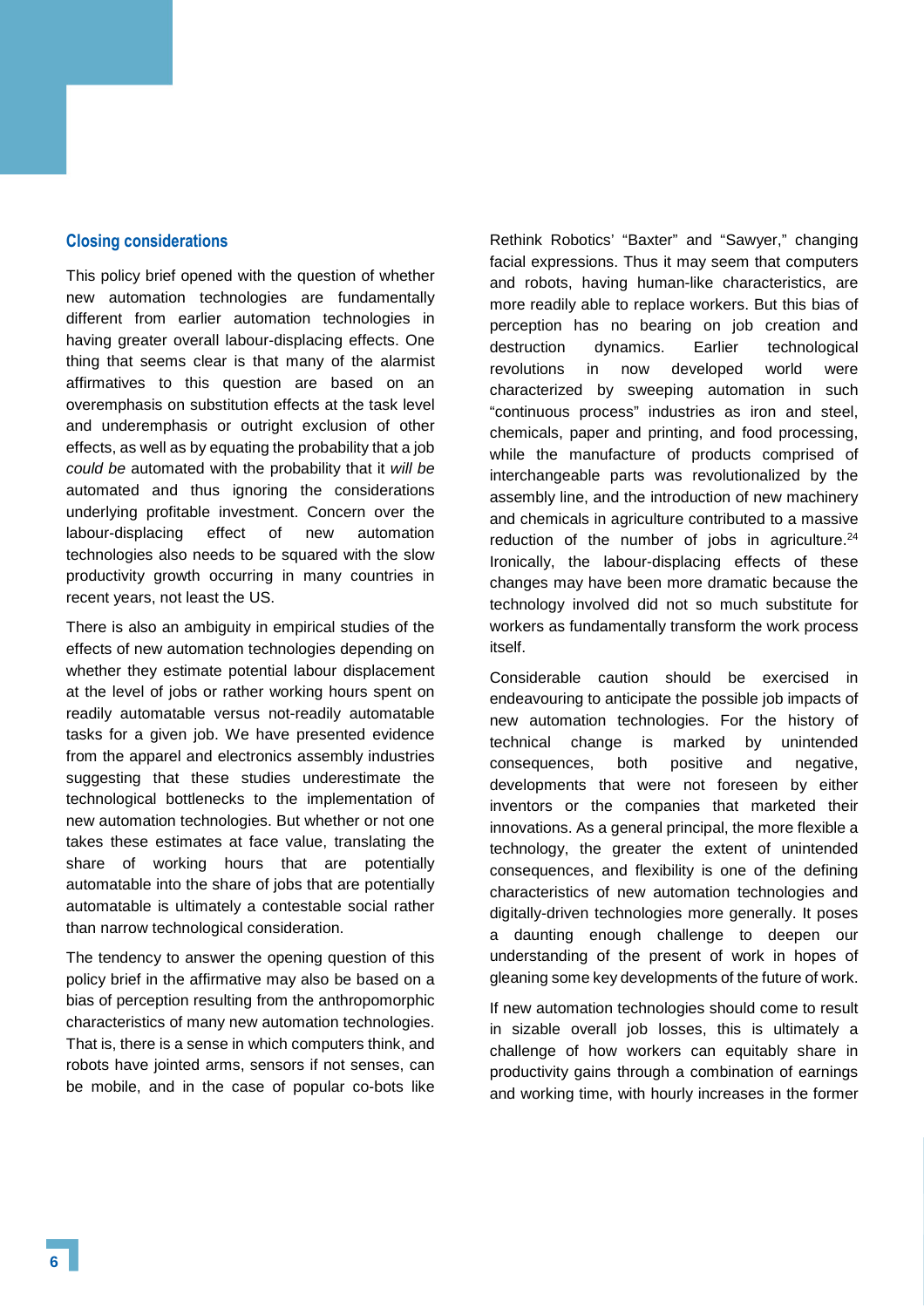financing declines in the latter. Regarding working time, particularly relevant are propitious declines through later and more intermittent labour force participation as a result of more education and earlier exit from the labour force as a result of retirement while still able-bodied, as well as well as through shorter workweeks and more vacation time. These need not weaken workers' attachment to the labour force and the economic and social benefits that accrue from such inclusion, but rather alter patterns of work over the course of life cycles. Yet rising inequality and falling wage shares in much of the world suggests the policy challenges to such propitious declines in working time in the context of labour displacing technical change.<sup>25</sup>

Earlier technological revolutions occurred alongside growing numbers of jobs in the economy as a whole, and empirical studies – though still too few and ambiguous to provide a definitive assessment – do not provide a clear sense that this will be otherwise in the foreseeable future. Then as now, the challenge of technical change may not be so much whether there will be more jobs destroyed than created, but the facility with which workers are able to transition from old to new jobs in a period of rapid change and to equitably share in productivity gains. Then as now – and looking to the future – this in turn will likely depend on progressive education, skills, labour market and social protection policies and the bargaining power of workers.